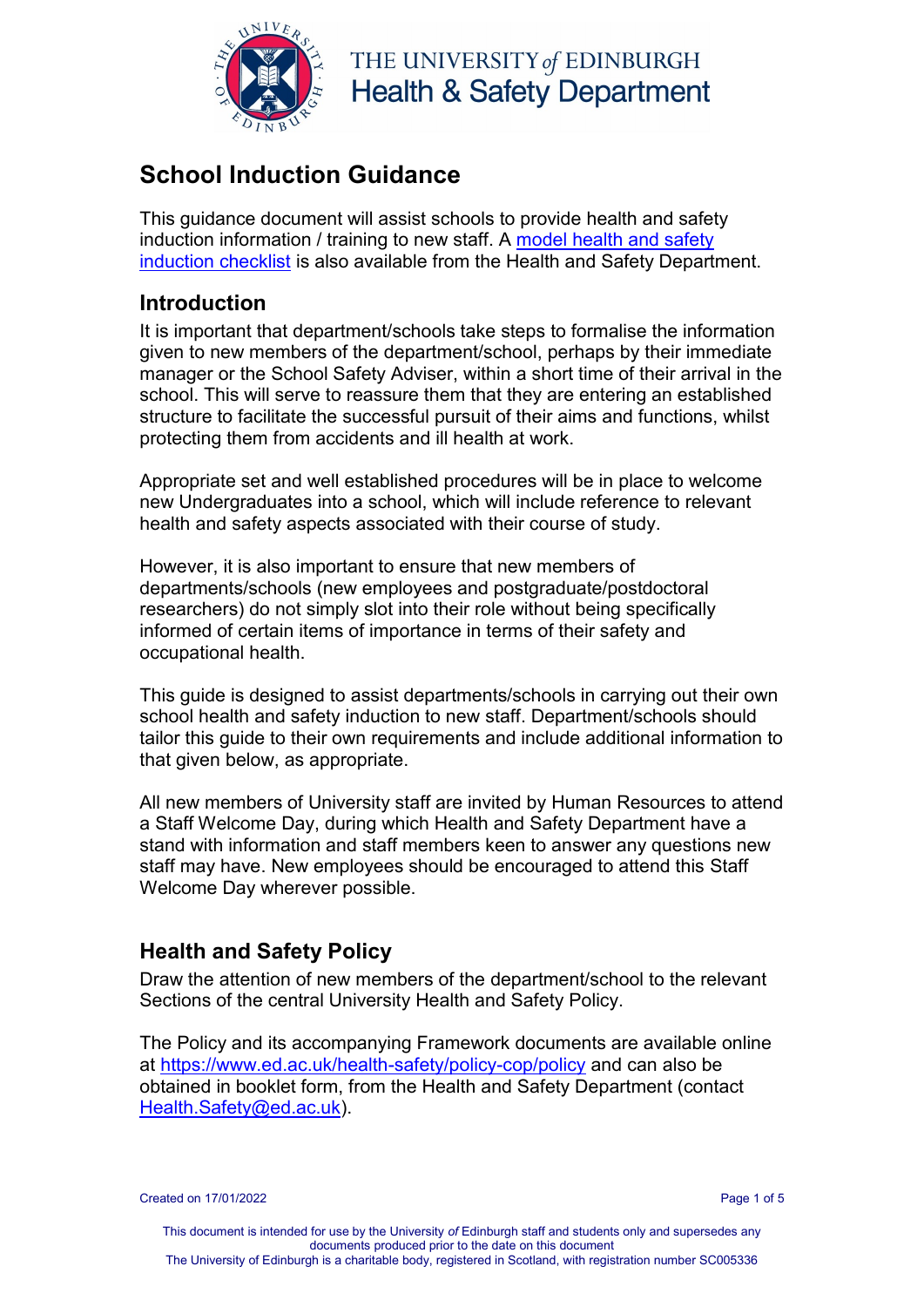

It is a requirement of the University Court that each department/school produce their own School Safety Policy detailing the systems for achieving the aims and objectives of the University Health and Safety Policy locally.

The department/ school policy should complement the University Health and Safety Policy and detail the organisation and arrangements for the management of health and safety within the department/school. It should provide a formal and structured approach and co-ordinate the department/school documentation already in existence, e.g., risk assessment forms, self-inspection checklists, safe operating procedures etc.

New staff should be made aware of the department/school health and safety policy and supplied with a paper copy or link to the online version.

A model policy for low risk departments/schools can be found at [http://www.ed.ac.uk/schools-departments/health-safety/risk-assessments](http://www.ed.ac.uk/schools-departments/health-safety/risk-assessments-checklists/checklists)[checklists/checklists.](http://www.ed.ac.uk/schools-departments/health-safety/risk-assessments-checklists/checklists)

This policy should be modified and extended as appropriate for each department/school.

### **Emergency Procedures**

All new staff within the University must be informed of the procedures to be followed in the event of an emergency or serious occurrence.

The full text of the University Emergency Procedures can be found in the University Health and Safety Policy, including accident etc. reporting procedure, as well as online at [https://www.ed.ac.uk/contacts/emergency.](https://www.ed.ac.uk/contacts/emergency)

In addition to these, departments/schools must inform all new staff of any specific or supplementary local emergency procedures.

#### **Fire**

This will include:

- Location of school/building Fire Safety Plan
- Fire Action and other fire notices.
- Location of fire fighting equipment,
- Nature of the fire alarm (e.g., siren, yodel, etc),
- Means of raising the alarm including the position of fire alarm points (i.e., break glass units),
- Fire evacuation procedure and means of escape,
- Fire assembly points,
- Times of fire alarm sounder tests, and
- Any other relevant information.

Created on 17/01/2022 **Page 2 of 5**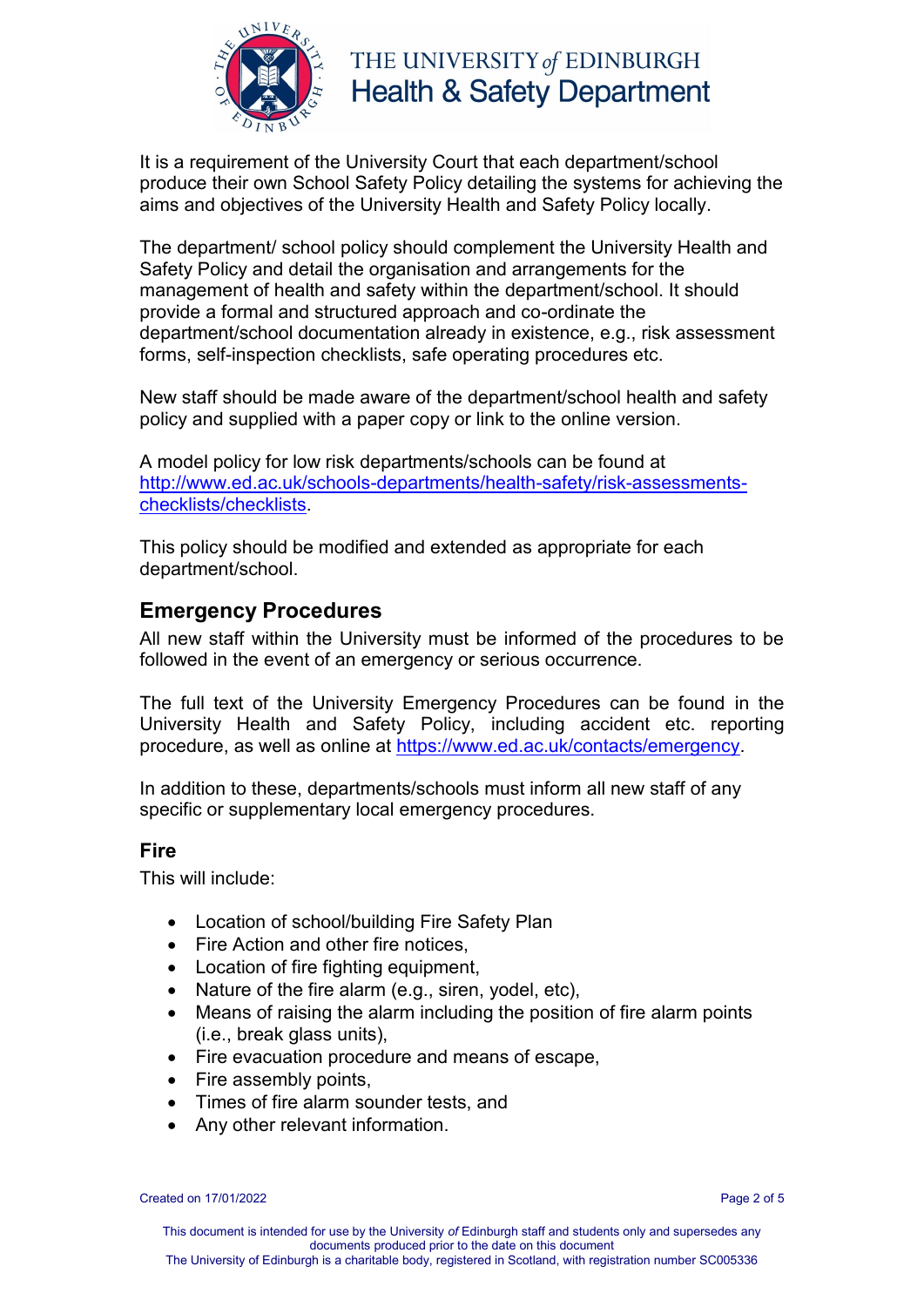

## **First Aid**

This will include:

- Location of first aid provisions,
- Location of notices bearing details of qualified First Aiders,
- Means of obtaining first aid assistance,
- Any other relevant information.

#### **Implementing the key jobs hazards process**

During recruitment, specific positions are subject to the key jobs hazards process where key hazards associated with that job were identified and a process put in place to ensure the new staff member is informed and follows appropriate processes within the University as applicable. Those processes could be included in the induction process if desired.

<https://www.edweb.ed.ac.uk/health-safety/safety-responsibilities/recruitment>

#### **Occupational Health Service**

The Occupational Health Service carries out health surveillance and immunisations for University employees. New staff should be encouraged to contact the Occupational Health Service directly should they require any advice or wish to discuss any occupational health issues in confidence. Procedures are in place for arranging the following.

- Vaccinations.
- Arrangements for occupational health surveillance.

<https://www.ed.ac.uk/health-safety/occupational-health/managers>

### **Accident / Incident Reporting**

The online accident and incident reporting system (AIR) should be used to report any accident or near-miss incident occurring at the University of Edinburgh. Staff should be encouraged to report all accidents, incidents and near-misses using the online form.

Inform new staff of the school's own system for recording and reporting such instances including the system for recording and reporting defects to equipment or buildings, for example, to the Chief Technician, Superintendent, Laboratory Manager, Supervisor and/or system for reporting defects to Estates Department Helpline, or appropriate Buildings Manager.

The system link can be found at [https://www.ed.ac.uk/health-safety/accident](https://www.ed.ac.uk/health-safety/accident-reporting)[reporting](https://www.ed.ac.uk/health-safety/accident-reporting) with full instructions on how the system works in the wiki at [https://www.wiki.ed.ac.uk/display/AIS/Home/.](https://www.wiki.ed.ac.uk/display/AIS/Home/)

Absence from work as a result of any accident or occupational ill health should be reported to the Health and Safety Department (via the dedicated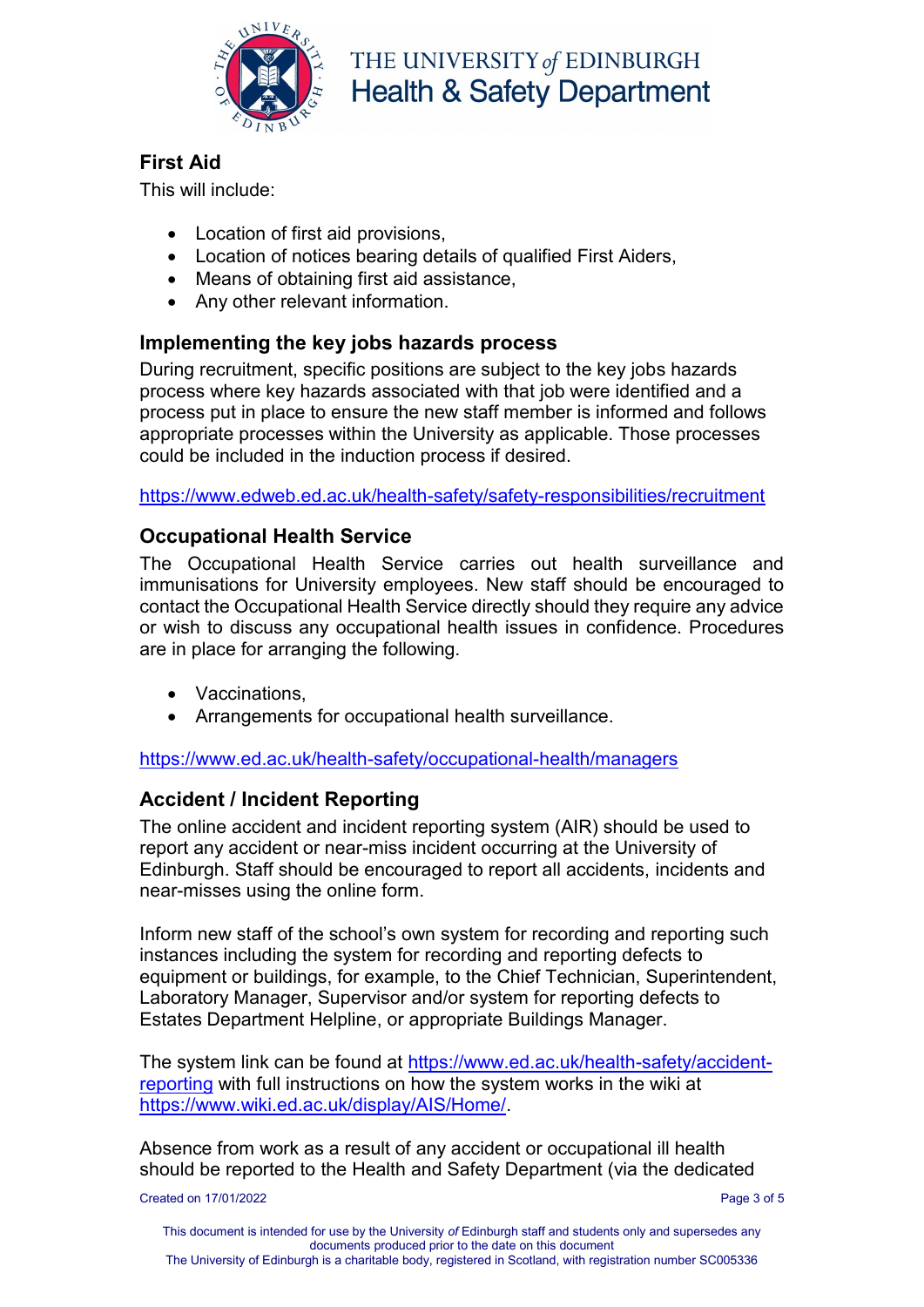

email address [incident.reporting@ed.ac.uk\)](mailto:incident.reporting@ed.ac.uk) to ensure that the requirements of the Reporting of Injuries, Diseases and Dangerous Occurrences Regulations are complied with.

## **School Structure and Contacts**

Provide new staff with details of the various department/school safety staff where relevant and how they can be contacted e.g.

- School Safety Adviser,
- Biological Safety Adviser,
- School Radiation Supervisor,
- Fire Stewards,
- **•** First Aiders

Inform new staff of the appropriate method for raising health and safety concerns or issues they may have concerning health and safety to appropriate colleagues within the department/school in the first instance, and thereafter, if necessary to the relevant sections of Health and Safety Department, Estates Department, etc.

Ensure that new staff understand the correct system for reporting building or equipment faults or defects with relevant departmental/school staff or Estates Department.

Explain to new staff the function of the department/school health and safety committee (or other similar meeting where health and safety issues may be discussed) and provide details of committee representation / membership.

#### **Risk Assessments and other documentation**

Ensure that all relevant risk assessments are drawn to the attention of new staff.

In addition to general risk assessments, this will include, but is not limited to, assessments made under the COSHH, Manual Handling, Display Screen Equipment, etc., Regulations, as well as less formal safe operating procedures, e.g. instructions for the safe operation of a particular item of equipment or process.

New staff must be informed of the results of risk assessments relevant to their work activities and understand the necessary control measures required to ensure their health and safety and that of others, i.e., using fume hoods, local exhaust ventilation, personal protective equipment, etc.

Encourage new staff to question any part of the risk assessment or work procedure they do not fully understand.